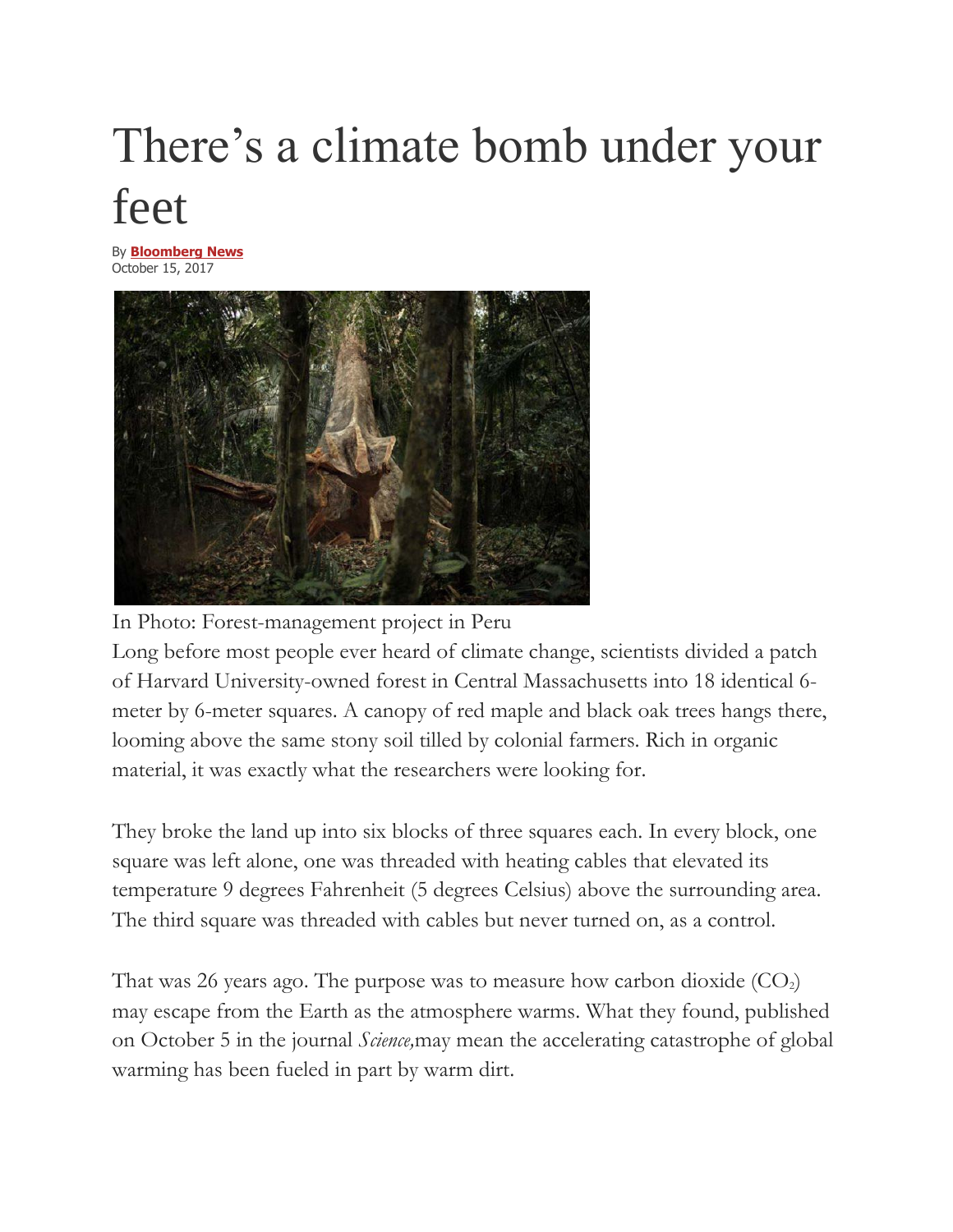As the Earth heats up, microbes in the soil accelerate the breakdown of organic materials and move on to others that may have once been ignored, each time releasing  $CO<sub>2</sub>$  into the atmosphere.

Extrapolating from their forest study, the researchers estimate that over this century the warming induced from global soil loss, at the rate they monitored, will be "equivalent to the past two decades of carbon emissions from fossil-fuel burning and is comparable in magnitude to the cumulative carbon losses to the atmosphere due to human-driven land use change during the past two centuries."

The good news, however, is that the research community is now fully on the case. Over the past week, at least four high-profile papers largely funded by the United States government have contributed new evidence, observations and insight into the role of soil and forests in the global carbon cycle—the flow of material in and out of land, air, life and sea that"s currently broken and getting worse.

From a technical perspective, what they're talking about here is plain old dirt. Ground. Loam. Land. Trees and leaves.

From a practical perspective, it's something different entirely. Soil is also cotton, corn, soybean, wheat, oranges, cattle and the rest of humanity's food and fiber.

When it's healthy, it grows most everything we need. It absorbs and retains moisture that might otherwise flood valleys where people live. It also absorbs and retains carbon that might otherwise be heating up the atmosphere.

The atmosphere gets all the attention in climate change, mostly because that's where the warming happens.

Even the oceans draw more concern than soil, especially when their warming temperatures help fuel massive storms and floods that kill humans and destroy communities. The seas hold 60 times more carbon than the atmosphere and absorb more than 90 percent of the heat that industrial pollution generates.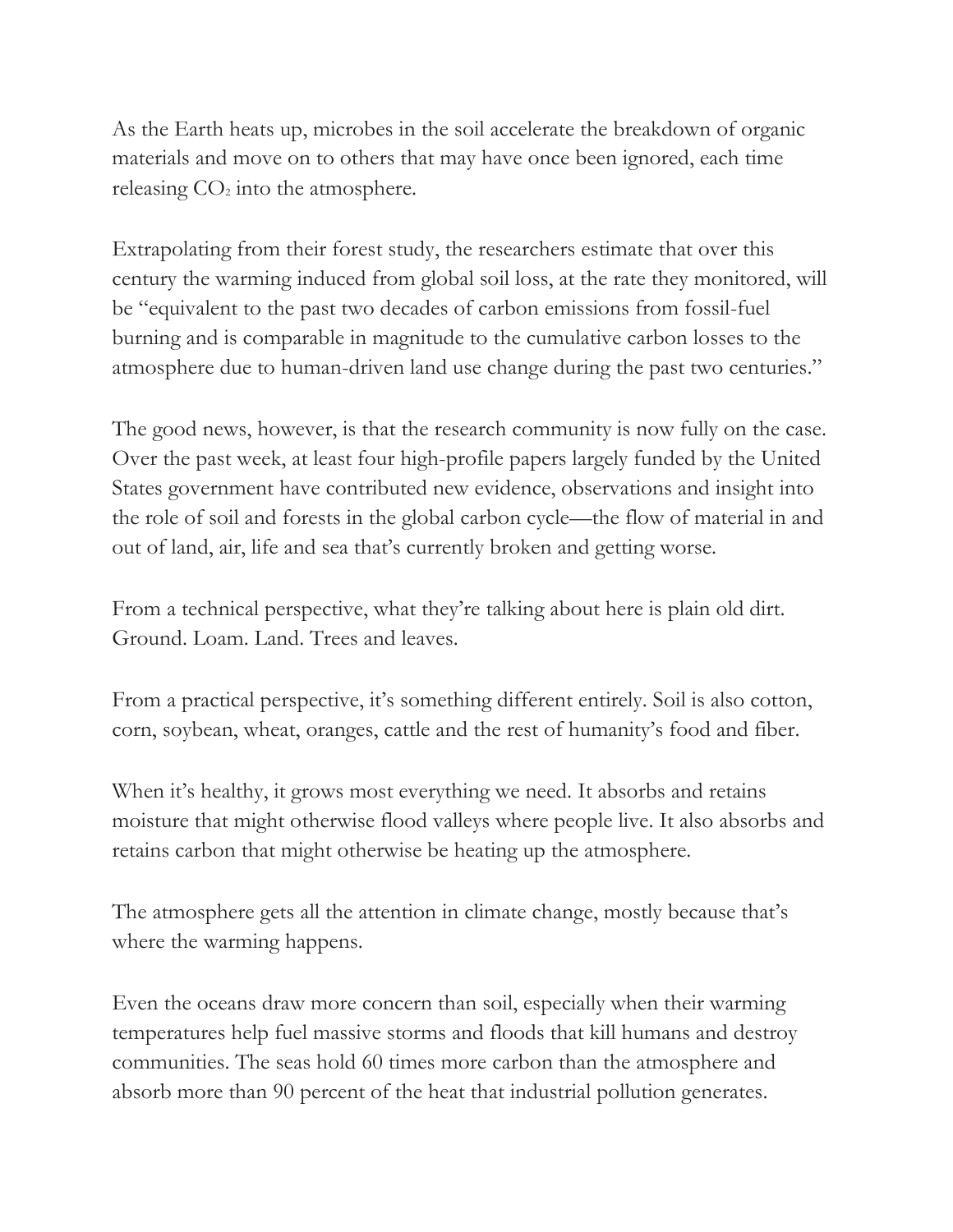The soil, meanwhile, has been mostly ignored until lately. It's both hugely influential on global warming and something humanity has a good deal of control over.

The top 3 meters or so of the Earth store more carbon than the entire atmosphere and all plants combined. Taking care of the planet's soil is "critical for stabilizing atmospheric  $CO<sub>2</sub>$  concentrations," according to a synthesis by Stanford University"s Robert Jackson and five colleagues, published recently in *Annual Review of Ecology, Evolution and Systematics*.

Scientists aren't going to resolve the global carbon cycle down to the last atom soon. What the *Annual Review* authors do point out, though, is that land use and agricultural practices can simultaneously trap carbon in soil—helping the fight against warming—and improving yields for all the things humanity's swelling population will need in coming decades.

Reducing tillage and fallow time, managing grazing better, planting more legumes and other practices all help keep more carbon in the ground.

Back when the soil researchers were setting up their Harvard forest plots in 1991, Earth-system science and soil-health science were completely different fields. That's been changing in ways that should be encouraged, according to another report, in *Global Change Biology*, also published on October 5.

Binding scientists, policy-makers and landowners together in conversation could have a significant effect on reducing global  $CO<sub>2</sub>$ , perhaps, offsetting projected emissions from thawing permafrost in the rapidly melting, high-latitude Northern Hemisphere.

The authors tout as a hopeful example the International Soil Carbon Network, a scientific initiative designed to pool data and identify gaps in monitoring and knowledge. "Soils have entered an 'anthropogenic state,' with most of the global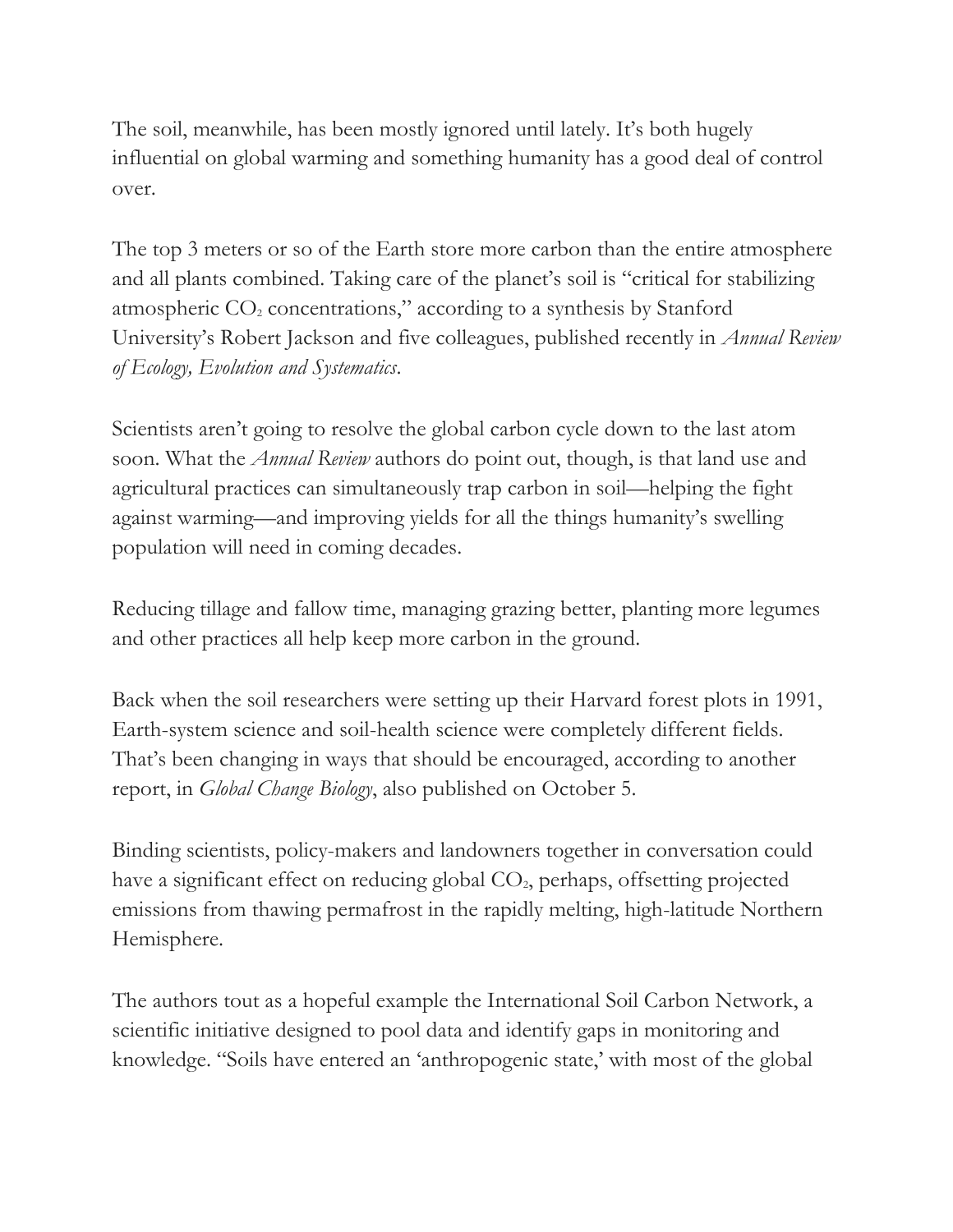surface area either directly managed by humans or indirectly influenced by human activities," they write.

Warming soil may set off a chain reaction of carbon emissions that "could be very difficult, if not impossible, to halt."

The hopeful calls for collaboration laid out in the *Annual Review* and *Global Change Biology* must nevertheless be tempered by the steady drumbeat of off-putting news from other parts of the Earth science research community.

Late last month scientists from Woods Hole Research Center and Boston University published in *Science* an analysis of satellite data showing one of the most dramatic turnabouts in recent memory.

Long thought of as sponges that suck in  $CO<sub>2</sub>$  from the atmosphere, tropical forests may actually be a source of emissions. Deforestation is obviously an enemy of forests; what the authors found was that forest degradation—losing healthy patches here or there to human or natural causes—is more damaging to carbonsoaking capacity than previously believed.

The Harvard forest study leaves readers on a similarly thought-provoking note. The research itself found that soil loses its carbon in pulses of microbial activity.

Microbes feast away on organic matter in elevated temperatures, chewing it down to CO<sup>2</sup> and emitting it. Then the soil settles down to emission rates seen in unheated areas, the microbes having exhausted their food source. After a time, new microbes move into the heated patches and eat up harder-to-digest material, such as lignin, the stuff that makes wood hard. Then they, too, get sated and die off or move on, reducing emission rates with them.

Scientists have long been concerned that once humans kicked off warming of the atmosphere and seas, other parts of nature will take what we"ve begun and run